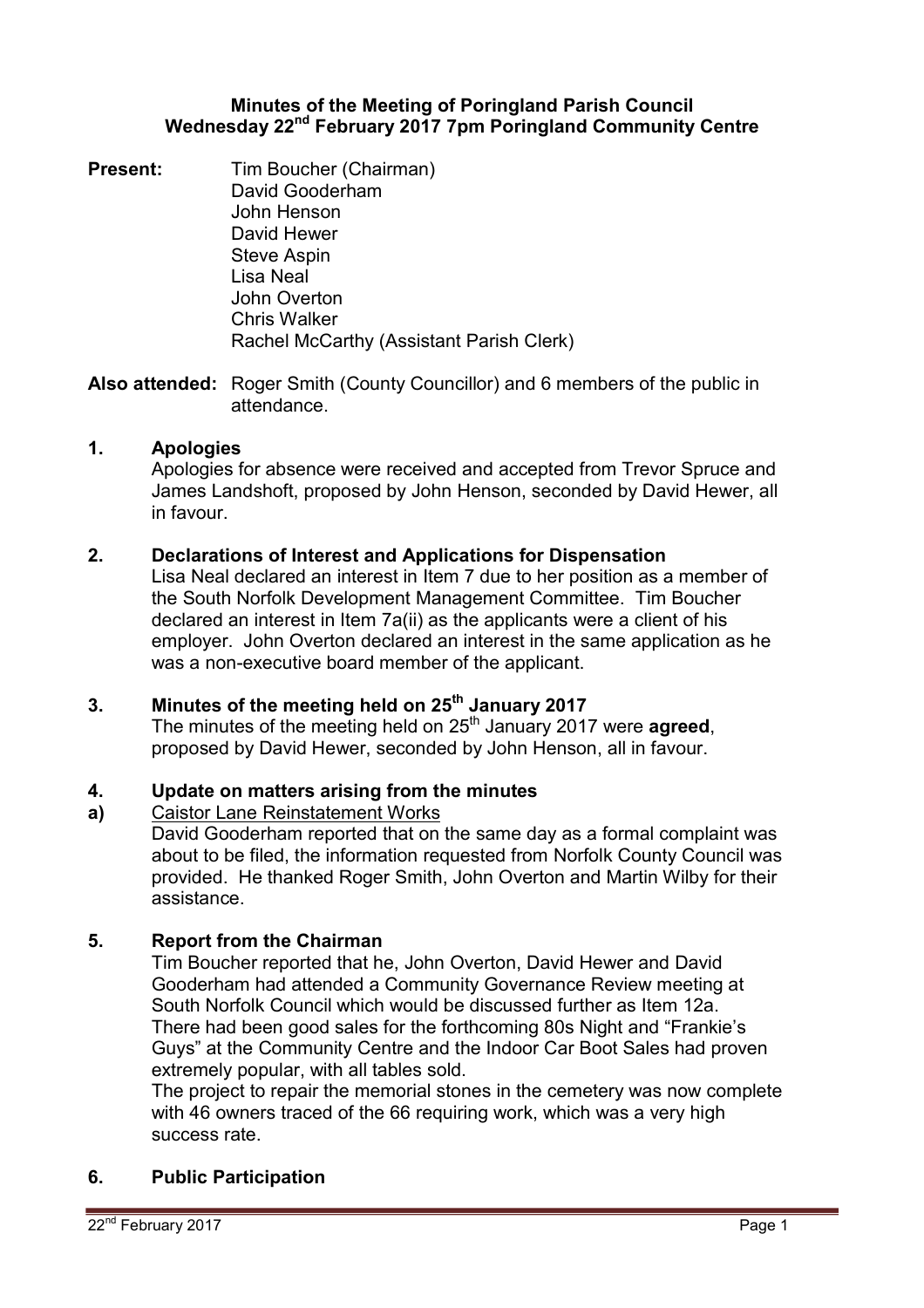*Standing orders were suspended to allow the County Councillor, District Councillors and members of the public to speak, proposed by John Henson, seconded by Chris Walker, all in favour.* 

## **a)** District Councillors

John Overton reported that South Norfolk Council budget had been approved and accepted. A £2.5M saving was required year on year until 2020. Council tax would increase by £5.00 per household (Band D).

Since its refurbishment, Wymondham Leisure Centre had accrued 763 new members, and all South Norfolk Council staff had been challenged to make a 10% saving on costs.

22,000 tonnes of waste was recycled last year with 23,000 brown bins now owned in South Norfolk. An increase in their price was forthcoming. Since dropping the waste collection to 4 days per week £300,000 had been saved with no impact on service. 13,000 items were now recycled every year for reuse, eg electrical items repaired and donated to groups such as Men's Shed.

5,000 houses were being addressed with a view to installing Superfast Broadband.

The Housing White Paper had been released with 12,000 new homes expected in South Norfolk before 2036.

John reported the sad news that npLaw solicitor Chris Skinner had died last week, and that he would be attending the funeral.

Lisa Neal reported that Phase 2 of the Heath Farm development was going to the South Norfolk Development Management Committee next week. Tim Boucher confirmed that at least two councillors would be attending to represent the parish council.

The South Norfolk Community Awards had taken place at Dunston Hall with lots of volunteers recognised for their work.

A Peer Review had taken place at South Norfolk Council with generally good feeling evidenced and support for the growth strategy.

### **b)** County Councillor

Roger Smith briefed the council on the contents of his newsletter. Lisa asked if the disabled parking spaces along All Saints Green were still accessible now the surrounding streets had been pedestrianized. Roger agreed to find out.

**RS** 

# **c)** Public Participation

A member of the public spoke regarding Item 7a(ii). As a resident of Shotesham Road he had concerns regarding the drainage of the proposed site and the accessibility. He also questioned how much notice he and his fellow garage owners would get to empty the garages presently on the proposed site and queried how the developers would address the point on their mortgage agreements that they are responsible for  $1/30<sup>th</sup>$  of the car park maintenance.

John Overton advised that questions could be put to the planners face-to-face at South Norfolk Council and that John Whitelock from Saffron Housing could be contacted regarding the deeds. Tim suggested that comments should be put in writing for consideration.

Another member of the public spoke about the same development querying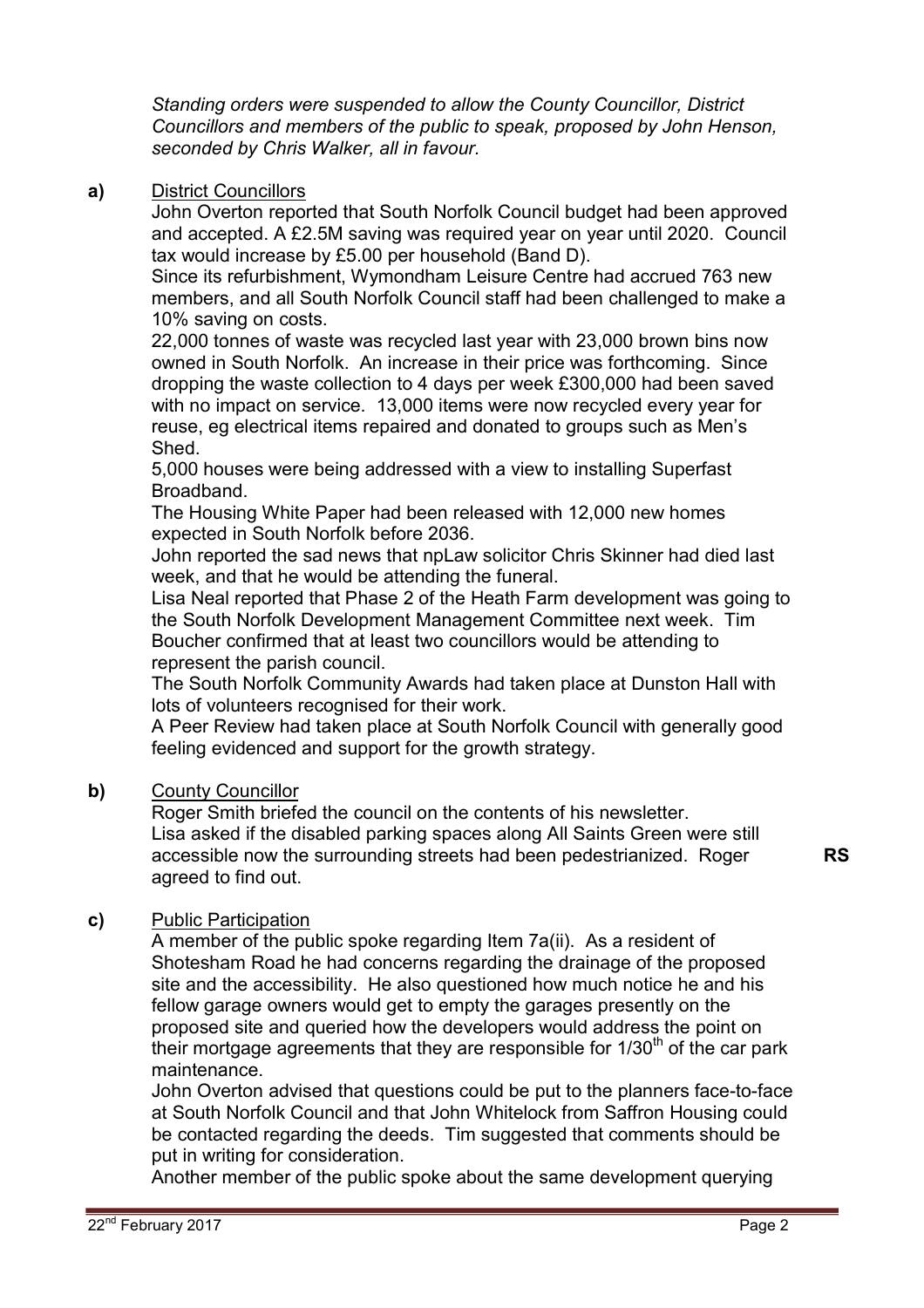how access could be considered adequate when his neighbour had been told it was insufficient for bin collection. He also raised concern about surface water drainage as the area had flooded in the past. The Chairman advised that the developers would be obliged to prepare a surface water drainage scheme as part of the planning process..

Another member of the public spoke regarding insufficient signage advising drivers in advance of roadworks at Markshall Lane which had caused the closure of Caistor Lane. He suggested a sign be installed at the top of Caistor Lane to prevent drivers reaching a dead end. Roger Smith to deal. Another member of the public raised disappointment at the lack of correspondence received from Anglian Water with regard to the on-going works. The Chairman advised that the point had been raised with Anglian Water and that an update and revised works programme had been requested in time for the next meeting.

The same member of the public referred to the financial information that he had been supplied regarding the salaries of the Parish Council staff. He was very grateful of the information but was disappointed to see a 15% increase in staff costs. He questioned how it was possible to only have a 0.5% increase in pension contributions when it was relative to the salaries. He felt it would be valuable to have separate accounts for the Community Centre and the Parish Council.

The same member of the public referred to the precept calculation, noting an unprecedented increase of 210 houses, and the biggest increase in the council tax since 2006. The Chairman advised that this was largely due to capital expenditure.

The same member of the public circulated an archive document showing that in the 1960s there had been a village poll about Street Lighting, with residents voting against there being any installed.

*Standing orders were reinstated.* 

#### **7. Planning**

*Lisa Neal left the meeting* 

- **a)**  Applications Received
- **i)**  2017/0229 5 Rosebery Avenue: First floor rear extension to detached chalet style house.

David Hewer had viewed the plans and visited the site. It was **agreed** to support the application. Proposed by Steve Aspin, seconded by Chris Walker, all in favour.

**ii)** 2017/0253 Garage Site, South of Shotesham Road: Construction of 6 new affordable bungalows, access road, demolition of existing garages and associated works

John Henson had views the plans and visited the site. He raised concern regarding the access to the site in terms of the egress onto Shotesham Road and the impact on current residents, as well as the surface drainage, but felt that the area itself would benefit from regeneration. It was felt that the present infrastructure of the area was dangerous due to residents parking on a blind bend. It was suggested that yellow lines could be installed. It was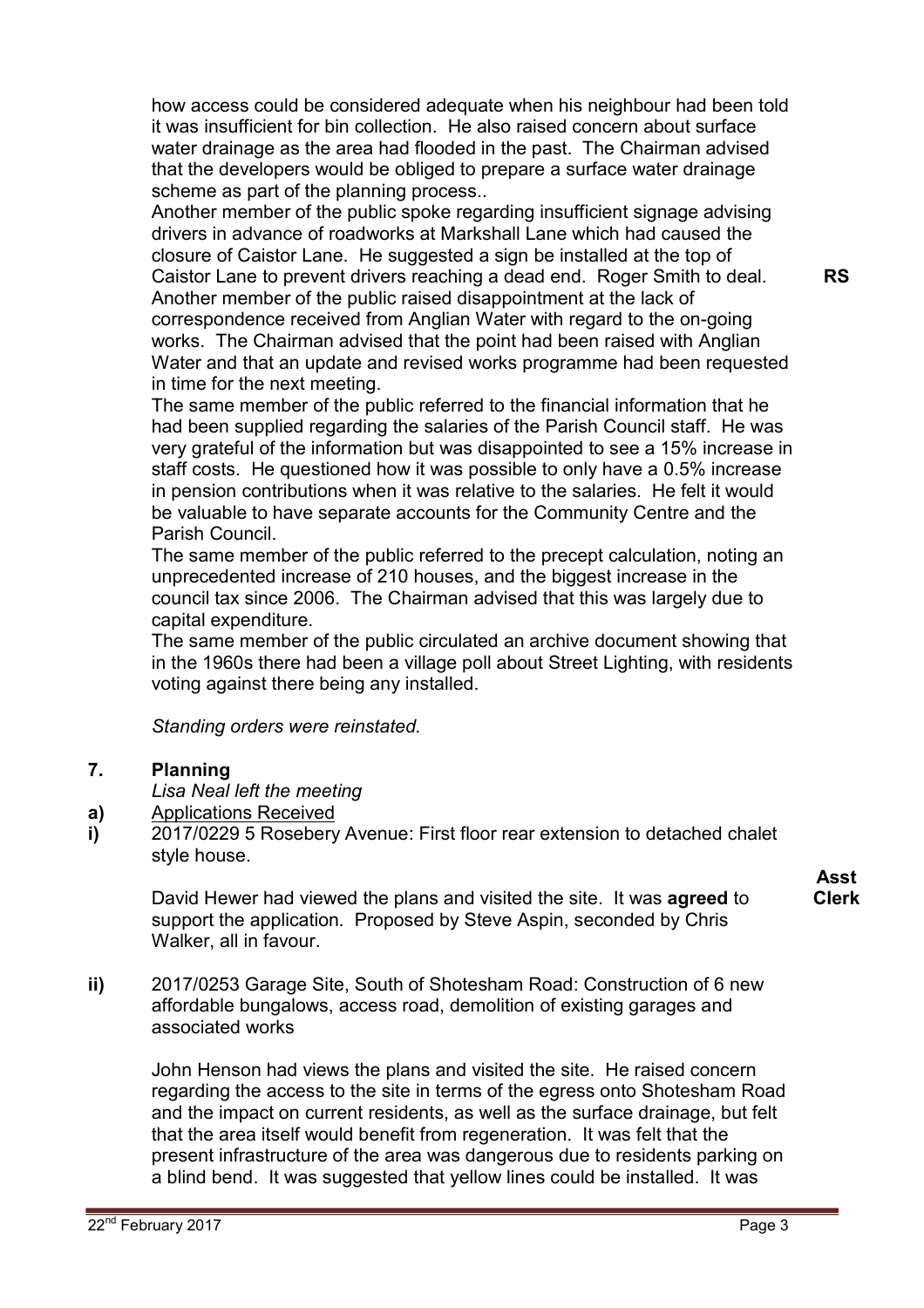**agreed** to support the application with comments. Proposed by John Henson, seconded David Gooderham, all in favour.

**iii)** 2017/0345 9 Malten Close: Loft conversion to provide additional bedroom, bathroom and storage.

John Overton had viewed the plans and visited the site. It was **agreed** to support the application. Proposed by John Overton, seconded by Chris Walker, all in favour.

**iv)** 2017/0317 Land to the rear of 35 The Street – four bed bungalow with garage/carport

> It was **agreed** to discuss the application which had been received after the publication of the agenda. David Gooderham had viewed the plans and visited the site. He felt that whilst the design of the property was adequate this was an overcrowded and un-neighbourly form of development, with insufficient access to number 35, residents of Oak Avenue and for refuse collection. The "crate soak-away" detailed also raised concerns regarding drainage in a known flood risk area.

It was **agreed** to object to the application on these grounds. Proposed by David Gooderham, seconded Chris Walker, all in favour. **Asst Clerk**

*Lisa Neal returned to the meeting.* 

- **b)**  Permission Granted
- **i)**  2016/2692 Land at Mill Close: Variation of condition 2 of planning permission 2013/1326/F (Erection of 2 bed bungalow, landscaping and tree planting). Amended plans and elevations plus materials details, boundary treatments and floor levels. **APPROVED**
- **ii)**  2016/2791 The Brambles, Heath Loke: Variation of condition 2 of permission 2015/0041 (Development of one detached four bedroom bungalow to the rear of The Brambles) – revised design to reduce the overall size of the property from 4 bedrooms to 3 bedrooms. Reposition of dwelling and garage.

### **APPROVED**

- **iii)**  2016/2805 Land to the rear of The Brambles, Heath Loke: 2015/0041 Discharge of condition 1 – Comply with 2014/1071 (conditions 2 General, 7 Materials, 9 Levels, 10 Landscaping and 11 Boundary Treatment) and condition 5 – surface water drainage. **APPROVED**
- **iv)**  2016/2864 The Old Mission Hall, Bungay Road: Erection of a new curved glazed canopy above main entrance door. **APPROVED**
- **v)**  2017/0012 Heronsgate, 33B Rectory Lane: Single storey pitched roof extension to the rear. **APPROVED**
- **vi)**  2017/0125 Land at Mill Close: Discharge of condition 6 – water usage calculations – Application 2013/0599 – Four new dwellings and land remediation and stabilisation works. **APPROVED**
- **vii)**  C/7/2016/7018 Poringland WRC, Dove Lane: Erection of Telemetry Aerial and 3 GRP Kiosks to house electrical control equipment at Poringland WRC.

# **APPROVED**

**Asst Clerk**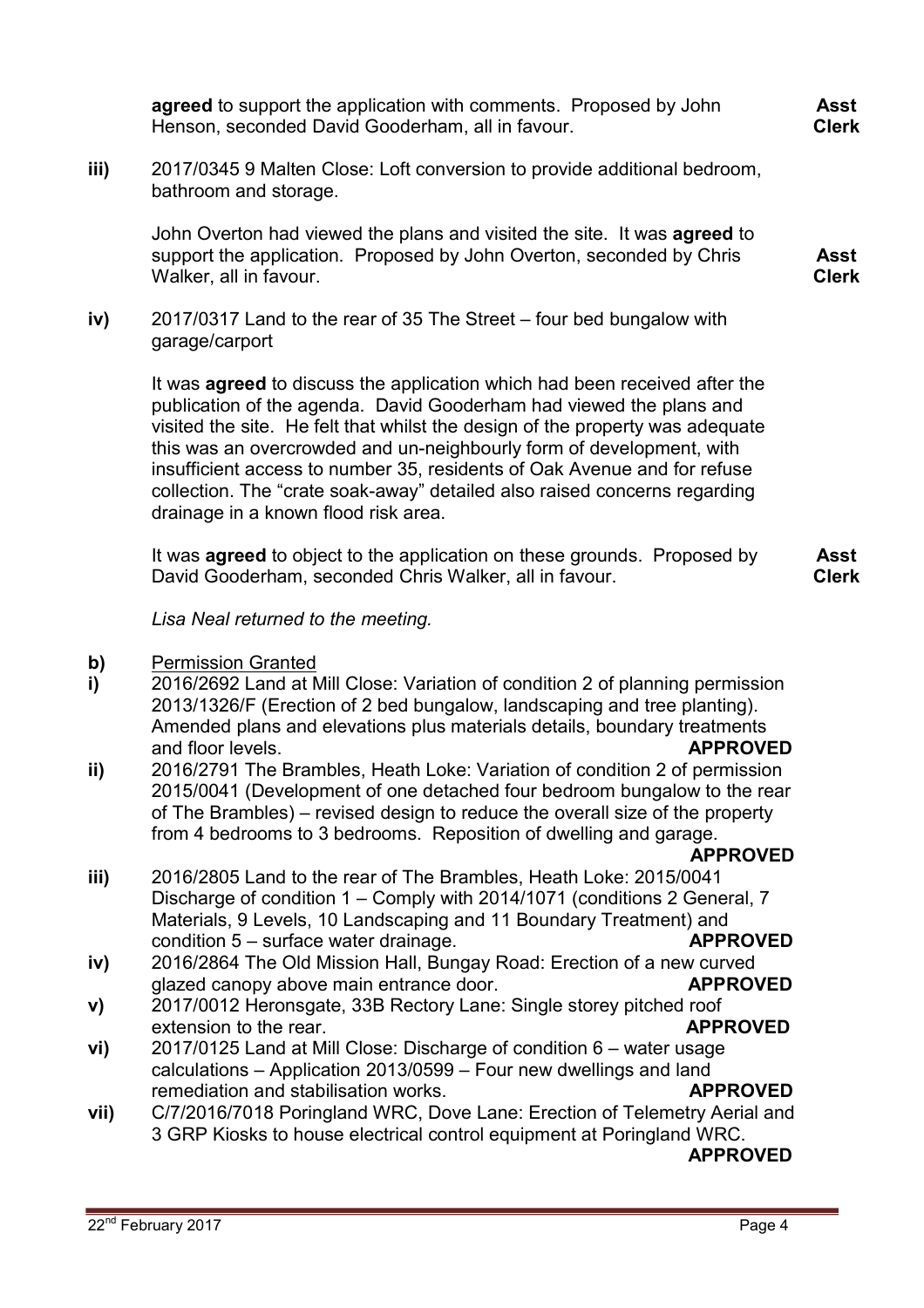#### **8. Correspondence and Consultations**

#### **a)**  20mph zone, Area A, Norfolk Homes Development

Councillors considered the proposal, and it was **agreed** to support the proposal, all in favour.

Lisa queried when Shotesham Road would be made 20mph. The Chairman confirmed traffic calming would take place once the agreed threshold of new homes on the development were built and the Anglian Water works were

finished.

#### **9. Finance**

**a)**  Receipts, Payments, and Bank Reconciliation

The bank reconciliation, receipts and payments for January 2017 were presented. It was **agreed** to accept the documents, proposed by David Hewer, seconded by Chris Walker, all in favour.

### **b)** Accounts for Payment

It was agreed to pay the following accounts, proposed by David Hewer, seconded by Chris Walker, all in favour.

|                                    | <b>Staff Salaries</b>                  | £5,072.30 |
|------------------------------------|----------------------------------------|-----------|
| <b>HMRC</b>                        | PAYE & NIC                             | £1,682.42 |
| <b>Norfolk Pension Fund</b>        | Superannuation                         | £1,781.16 |
| <b>Norfolk Copiers</b>             | Photocopying                           | £31.24    |
| ВT                                 | Telephone and Broadband                | £38.29    |
| Microshade                         | <b>Hosted IT Solution</b>              | £138.36   |
| <b>SLCC Enterprises</b>            | <b>Practitioners Conference</b>        | £272.20   |
| <b>Spruce Landscapes</b>           | <b>Comm Centre Grounds</b>             | £226.00   |
| Anglian Water                      | <b>Comm Centre Water</b>               | £45.00    |
| WorldPay                           | <b>Card Machine</b>                    | £14.42    |
| <b>HouseProud Commercial Ltd</b>   | <b>Relief Caretaking</b>               | £1,375.28 |
| <b>Hugh Crane Cleaning Eqt</b>     | <b>Cleaning Materials</b>              | £100.48   |
| <b>PHS Group</b>                   | Sanitary Equipment                     | £5.66     |
| Mr R Chandler                      | 80s Night DJ                           | £450.00   |
| Living Stones Christian Fellowship | Refund of Hire                         | £70.00    |
| Veoila                             | Waste                                  | £73.73    |
| <b>Spruce Landscapes</b>           | Maintenance                            | £750.00   |
| <b>Abbey Memorials</b>             | <b>Memorial Repairs</b>                | £1,050.00 |
| M Grapes                           | <b>Installation of Electric Heater</b> | £30.00    |
| Barclaycard                        | Maintenance/Bar/General Costs £854.62  |           |
| <b>ESPO</b>                        | <b>Comm Centre Gas</b>                 | £172.33   |
| <b>Skills TEC</b>                  | <b>Manual Handling Training</b>        | £108.00   |
| <b>Zurich Municipal</b>            | Insurance                              | £4,171.67 |
| <b>Zurich Management Services</b>  | <b>Risk Management Seminar</b>         | £72.00    |
| <b>Abbey Memorials</b>             | <b>Memorial Repairs</b>                | £630.00   |
| <b>Hollinger Print</b>             | <b>Newsletter Printing</b>             | £138.00   |
| C Moore                            | Petty Cash Top Up                      | £74.97    |

### **c)** Appointment of Internal Auditor

It was reported that the current provider had quoted £100.00 but that due to the volume of business conducted a more sector-specific internal audit was probably now required. A quote had been obtained from Auditing Solutions for £840 plus VAT for year 1 and £630 plus VAT for subsequent years.

**Clerk**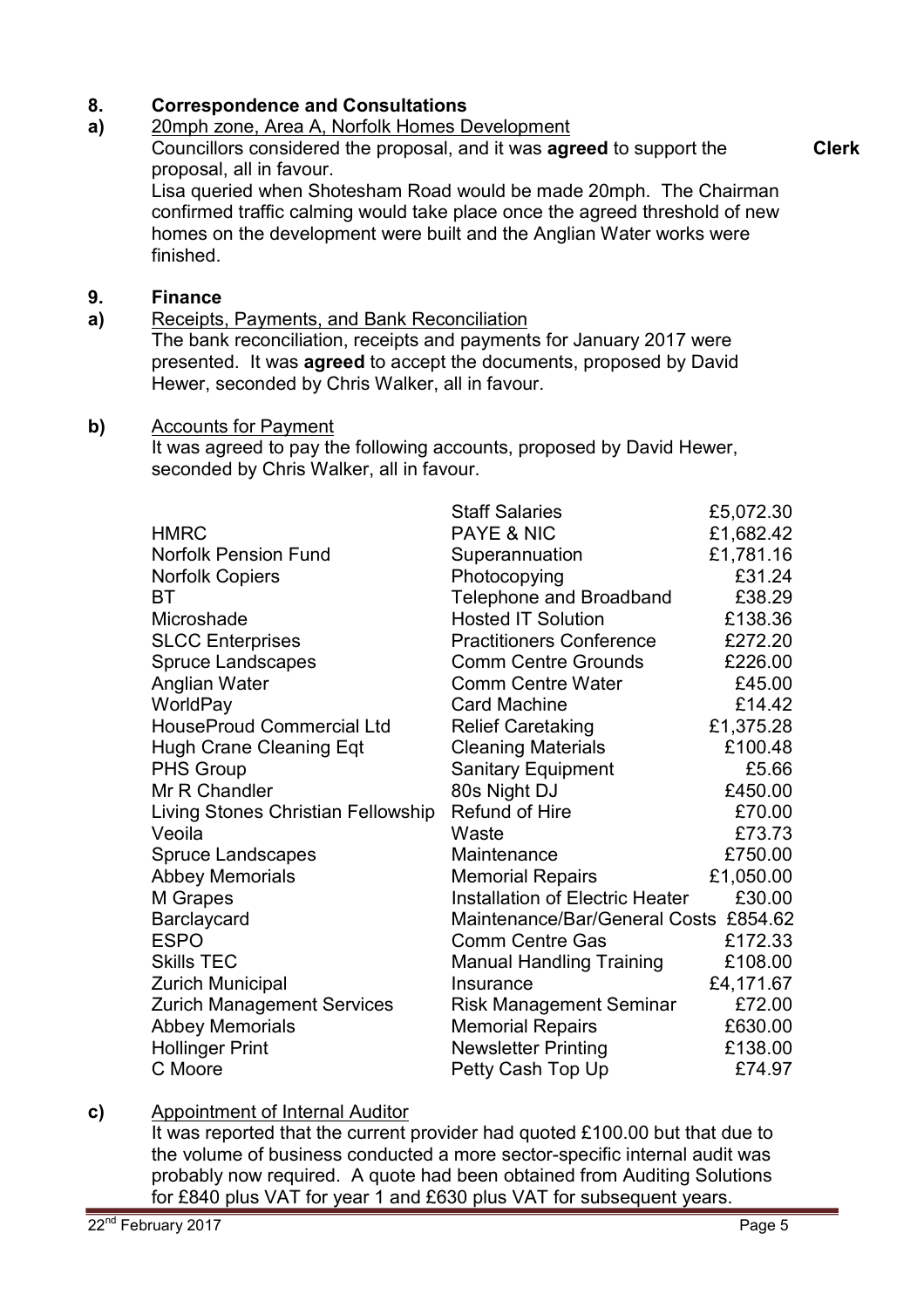Another quote had been requested from a local clerk who was experienced in auditing larger councils but she had declined. The Chairman confirmed that the Clerk was happy to support the appointment of Auditing Solutions as they had been recommended by larger councils, and they audited a number of other Parish Councils. It was **agreed** to appoint Auditing Solutions, proposed by Chris Walker, seconded by David Gooderham, all in favour.

**Clerk**

### **d)** Section 137 Payments

The Chairman confirmed that £175.00 was left in the budget for Section 137 payment and that a request had come in from the All Saints Church for a contribution towards grass cutting. The charities that had benefitted from payments in the last financial year were listed. It was suggested that precept money shouldn't be used for anything outside the local community, and a discussion followed with widespread agreement that direct village benefit should be the priority for any payments made. It was **agreed** to discuss again **Clerk** at the next meeting.

### **e)** Fidelity Investment Six Month Valuation

The Chairman reported that the investment had demonstrated a 5% return in the 6 months. It was **agreed** to leave the funds in the current investment.

### **f)** Grant application for Octagon Post Office

A letter requesting funding from the Octagon Post Office based in All Saints Church had been received. It was **agreed** to donate £200.00, proposed by Chris Walker, seconded David Hewer, all in favour.

**Clerk**

#### **10. Advisory Group and Working Group Reports**

#### **a)**  Facilities Strategic Advisory Group

David Gooderham reported that the Community Centre had been exceptionally busy, with extremely good bar takings in December and lucrative January hire charges. The Indoor Car Boot Sales had proved a massive success with tables sold out for all 3 events. This would return in the autumn through to spring 2018.

### **b)** Community Land Project Working Group

Tim Boucher reported that the architect had been appointed and had met with the Group, returning next month with 3 options based on the original consultation. Following a review of his proposals by Council and a site visit to Easton College, a second consultation would be arranged to take the project forward.

#### **11. Welcome Home and Memorial Playing Field Trust**

#### **a)**  Heating and hot water solution, Pavilion

Tim Boucher reported that quotes had been obtained for both an oil and gas boiler but that a quote was needed for the connection of gas as it was likely to be the most viable long term option. It was **agreed** to pay £277.00 to National **Clerk** Grid for a connection quotation.

### **12. Other Matters**

**a)** Community Governance Review John Overton gave a presentation detailing the review of parish boundaries.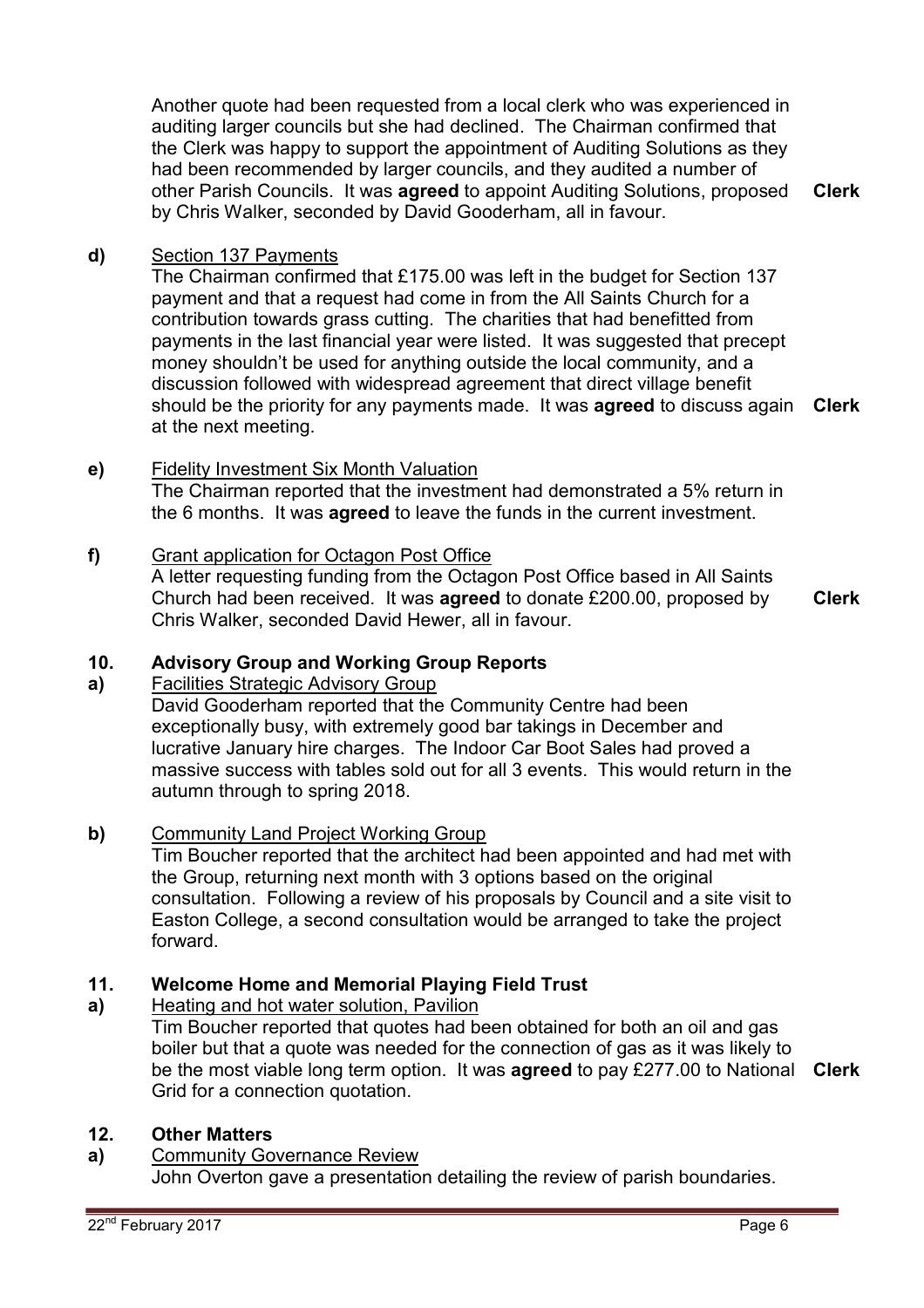|    | He advised that a 2 month consultation period was in place which would be<br>followed by a 3 month period where stakeholders could put proposals to the<br>District Council who would ultimately make the final decisions. It was<br>requested that John's presentation be circulated to council.                                                                                                                                                                                                                                                                         | <b>Clerk</b> |
|----|---------------------------------------------------------------------------------------------------------------------------------------------------------------------------------------------------------------------------------------------------------------------------------------------------------------------------------------------------------------------------------------------------------------------------------------------------------------------------------------------------------------------------------------------------------------------------|--------------|
| b) | Meeting Dates 2017/18<br>The proposed meeting dates were considered, with the amendment of the<br>June Trust meeting from 14 <sup>th</sup> to the 21 <sup>st</sup> . The Assistant Clerk also pointed out<br>that the Facilities Strategic Advisory Committee meet at 7:00pm not 7:30pm<br>as documented. It was confirmed that the August planning and finance<br>meeting would only take place if there were planning applications to be<br>considered. It was agreed to accept the meeting dates, proposed by David<br>Hewer, seconded by Chris Walker, all in favour. | <b>Clerk</b> |
| C) | <b>Information Security Policy</b><br>Council considered the policy and agreed to adopt, proposed by John<br>Henson, seconded by David Hewer, all in favour.                                                                                                                                                                                                                                                                                                                                                                                                              | <b>Clerk</b> |
| d) | <b>CCTV Policy</b><br>Council considered the policy and <b>agreed</b> to adopt, proposed by John<br>Henson, seconded by Chris Walker, all in favour.                                                                                                                                                                                                                                                                                                                                                                                                                      | <b>Clerk</b> |
| e) | <b>Grant Awarding Policy</b><br>Council considered the policy. It was suggested that awards should only be<br>given if they benefit Poringland directly and, that national charities would not<br>be supported. The Assistant Clerk advised that it was more commonplace to<br>state that awards would be prioritised if they benefitted the local area. It was<br>agreed to amend the policy so it stated that council prioritises local village<br>organisations, and to adopt as amended, proposed by John Overton,<br>seconded by David Hewer, all in favour.         | <b>Clerk</b> |
| f) | <b>File Retention Policy</b><br>Council considered the policy and <b>agreed</b> to adopt, proposed by David<br>Gooderham, seconded by Chris Walker, all in favour.                                                                                                                                                                                                                                                                                                                                                                                                        | <b>Clerk</b> |
| g) | <b>Lone Working Policy</b><br>Council considered the policy but felt that it shouldn't be used exclusively for<br>employees as volunteers need to be covered as well. It was agreed to<br>redraft, making sure it read as all encompassing, proposed by John Henson,<br>seconded by David Hewer, all in favour.                                                                                                                                                                                                                                                           | <b>Clerk</b> |
| h) | <b>Subscription to Zurich Local Council</b><br>Tim Boucher noted that as council had opted out of the Norfolk Association of<br>Local Councils subscription, Zurich Local Council Advisory Service could<br>provide a subscription advice service relating to health and safety and risk<br>management at a cost of £95.00 per annum. It was <b>agreed</b> to subscribe,<br>proposed by David Hewer, seconded David Gooderham, all in favour.                                                                                                                             | <b>Clerk</b> |
| i) | Upturn in crimes in Poringland area<br>As the councillor who had requested the item had been unable to attend the<br>meeting it was <b>agreed</b> to add to the next agenda.                                                                                                                                                                                                                                                                                                                                                                                              | <b>Clerk</b> |